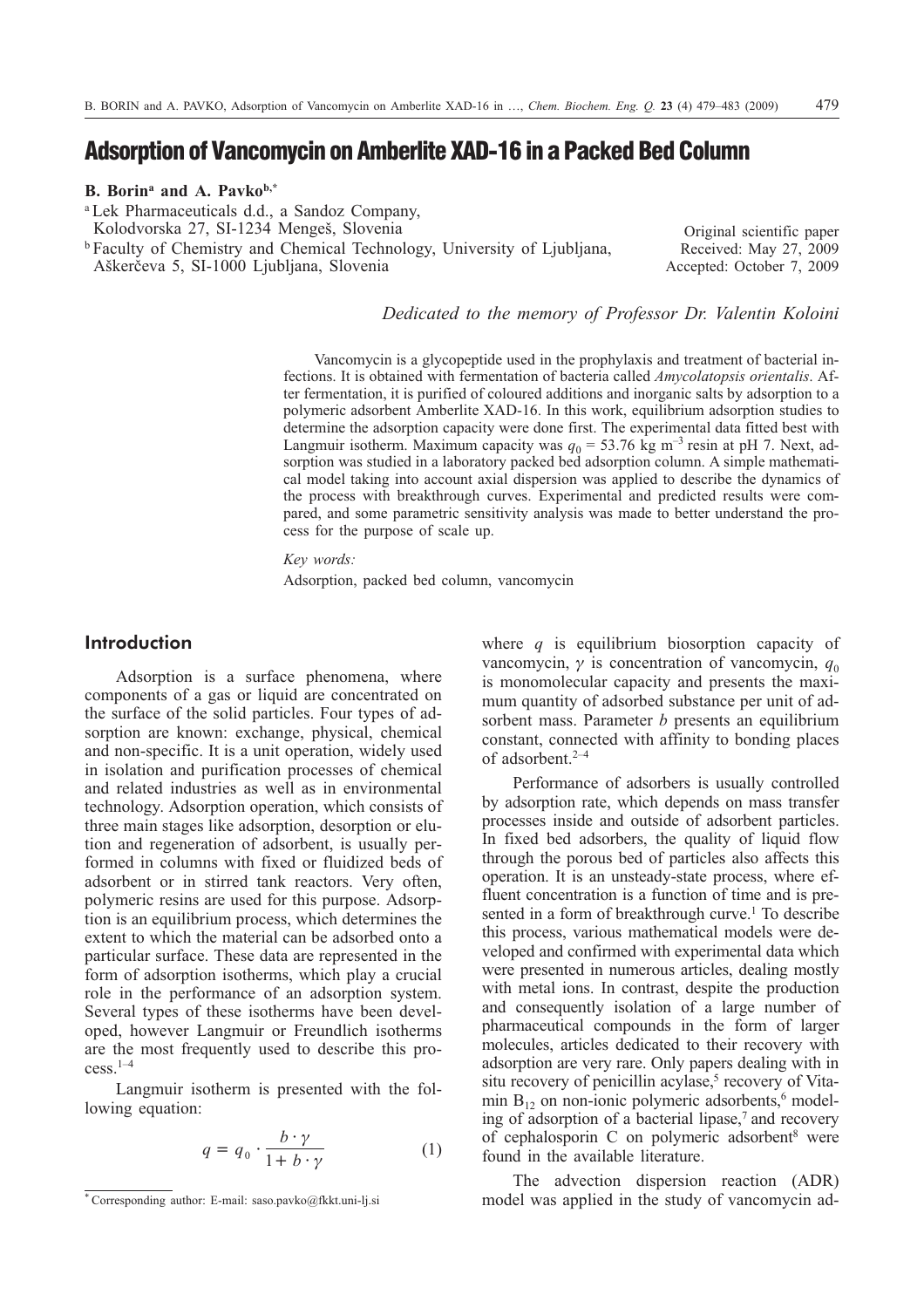sorption presented here. This model was already studied by many other authors.  $9-12$ 

This simple model is based on material balance equations in the liquid phase and solute transport and its adsorption by the solid phase. The following equation can be solved for single solute and one dimension:

$$
\frac{\partial \gamma}{\partial t} = D_{\text{ax}} \cdot \frac{\partial^2 \gamma}{\partial z^2} - u_z \cdot \frac{\partial \gamma}{\partial z} - \frac{\rho_s (1 - \varepsilon)}{\varepsilon} \cdot \left(\frac{\partial q}{\partial t}\right) \quad (2)
$$

On the right side of this equation, the first two parts describe diffusive motion and bulk motion of the whole solution while the third term presents adsorption process. Solution of equation by time *t* and coordinate *z* describes the performance and process dynamics in a packed bed column. Graphical solution presents breakthrough curve, which is profile of concentration in the column outlet as the function of time.

An important part in this equation is the adsorption term, in our case presented by the derivative of the Langmuir equilibrium equation, which finally gives the model equation:

$$
\frac{\partial \gamma}{\partial t} = D_{\text{ax}} \cdot \frac{\partial^2 \gamma}{\partial z^2} - u_z \cdot \frac{\partial \gamma}{\partial z} - \frac{\partial \gamma}{\partial z} - \frac{\rho_s (1 - \varepsilon)}{\varepsilon} \cdot \left( \frac{q_0 \cdot b}{(1 + b \cdot \gamma)^2} \right) \cdot \frac{\partial \gamma}{\partial t}
$$
\n(3)

In order to solve this equation, the following parameters are needed:

– the sorptive behavior of polymeric adsorbent, in our case Langmuir parameters  $q_0$  and  $b$ ,

- the density of biosorbent material  $(\rho_s)$
- porosity of packed bed  $(\varepsilon)$

– operating conditions like volumetric flow rate  $(F)$  and input solute concentration  $(\gamma_0)$ 

– the column geometric characteristics to determine the interstitial velocity  $u_z = F/\varepsilon A$ , where *A* is the cross-section area of the void column,

– deviation of ideal plug flow, expressed with axial dispersion coefficient *D*ax

The following boundary conditions were taken into account:

$$
t = 0, \quad z = 0; \quad \gamma = \gamma_0,
$$

$$
z = L; \quad d\gamma/dz = 0
$$

Initial condition:

$$
\gamma = 0 \qquad 0 \le z \le L, \ t = 0
$$

Boundary conditions:

$$
\left. \frac{\partial \gamma}{\partial z} \right|_{z=L} = 0 \quad \text{at } 0 < t < t_F
$$
\n
$$
D_{\text{ax}} \cdot \left. \frac{\partial \gamma}{\partial z} \right|_{z=0} = v \cdot (\gamma_0 - \gamma) \quad \text{at } 0 < t < t_F
$$

where  $t_F$  is the calculation time. A detailed review of the solutions of this ADR model is available elsewhere.3,11

Vancomycin is a glycopeptide used in the prophylaxis and treatment of bacterial infections.13 It is a fermentation product, recovered from cultivation broth after fermentation by adsorption to a polymeric resin. The aim of this investigation was to determine the adsorption capacity on polymer resin Amberlite XAD 16 and to describe the dynamics of the process in a laboratory packed bed column for the further scale up of this operation.

# **Materials and methods**

#### Determination of adsorption capacity

Experiments for the determination of isotherms to determine the adsorption capacity were performed with 25 mL batches of pure vancomycin solutions in 250 mL Erlenmeyer flasks with magnetic stirrers at room temperature. 10 mL batches of regenerated polymer resin Amberlite XAD 16 (Rohm&Haas Company, USA) $14$  with particle density  $\rho_s = 1.02$  kg m<sup>-3</sup> and size  $d_p = 0.635$  mm were mixed with the vancomycin solutions having the following initial concentrations: 2, 5, 10, 15, 20, 25 and 30 kg  $\mathrm{m}^{-3}$ . Mixing during experiments was adjusted to 100 rpm and the equilibrium was reached in less than 30 minutes. Experiments were performed at pH 7.0  $\pm$  0.2. HPLC analysis (1200 SL, Agilent Technologies, USA, wavelength 275 nm) was used to determine the vancomycin concentration.

#### Adsorption in a laboratory packed bed column

The experiments were performed in a 0.45 m long glass column with 0.025 m diameter. The column was filled with a regenerated polymer resin so that 0.18 m high bed was obtained. The bed porosity  $\varepsilon = 0.41$  was determined in a separate experiment as follows: resin was first soaked in demineralized water to remove the solvents used during regeneration, drained to remove excess water and surface dried. The 100 mL graduated measuring cylinder was filled with resin to the mark and then filled with water to the same mark. Porosity was then cal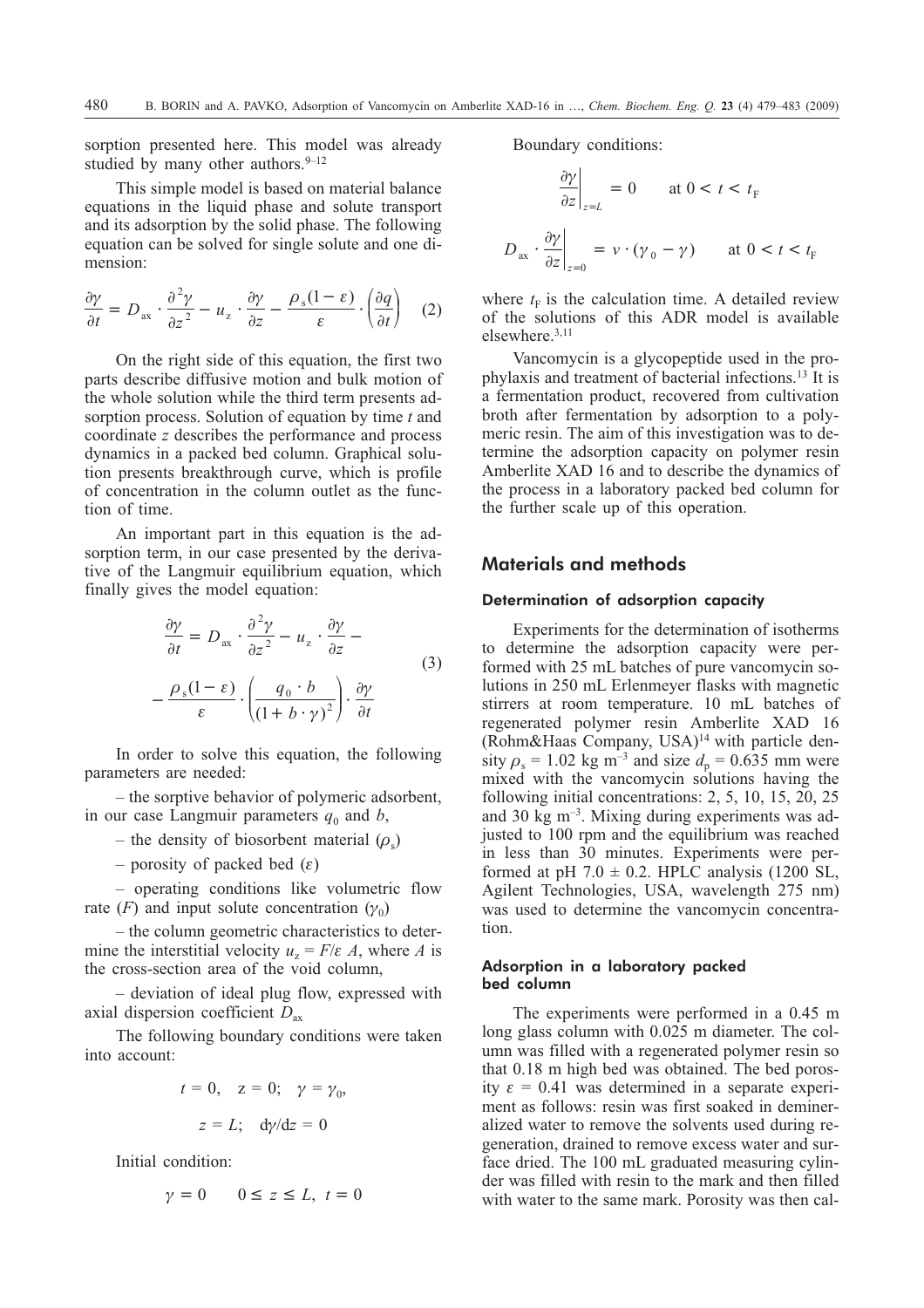culated as the quotient of the measured volume of added water and the total volume.

The column was connected to pulse pump (Gamma/4-1, Prominent GmbH, Germany) to feed the column with the solution of  $\gamma_0 = 11.5$  kg m<sup>-3</sup> vancomycin and pH 7. The level of liquid above the resin was kept steady to achieve the liquid flow rate  $2 \cdot 10^{-8}$  m<sup>3</sup> s<sup>-1</sup>. The outlet of the column was connected to a fraction collector (Fraction Collector 684, Büchi Labortechnik AG, Switzerland) where every 25 minutes a fraction was collected. All data and operation conditions are given in Table 1.

## Model calculations

Eq. 3was converted into difference form and solved with a finite differences method using Wolfram Research Company software package Mathematica 5.15 Concentration of vancomycin in radial direction was assumed to be equal, so the equation was solved only in longitudinal direction. The column was divided into 100 parts of equal length. After each calculation of concentration for a part of the column, the next step for time evaluation was made so that time increments of 10 s were taken into account. The calculation of breakthrough curve for column was finished after  $t_F = 65000$  seconds.

Parametric sensitivity analysis was made for breakthrough time, which means the time when outlet concentration reaches 5 % value of inlet concentration and presents the beginning of breakthrough curve. It is shown graphically where relative change is presented against the relative change of the parameter under investigation.<sup>11</sup>

# **Results and discussion**

The results of equilibrium adsorption experiments at  $pH = 7$  to determine the adsorption capacity are presented in Fig. 1. Experimental data were



Fig. 1 – *Results from the equilibrium experiments correlated with Langmuir and Freundlich isotherm*

better fitted with Langmuir equation  $(R^2 = 0.99)$ than with Freundlich equation  $(R^2 = 0.95)$ . The Langmuir parameters, maximum adsorption capacity  $q_0 = 53.76$  kg m<sup>-3</sup> resin (0.043 kg kg<sup>-1</sup> resin) and equilibrium constant  $b = 6.64$  m<sup>3</sup> kg<sup>-1</sup> were used in model calculations.

Experimental results from the column in the form of breakthrough curve together with the predicted results are presented in the Fig. 2. The parameters for model calculations are presented in Table 1. In addition to this figure, the results of parametric sensitivity analysis are presented in Fig. 3. During this analysis, only one parameter was varied at a time, the others being set as estimated values as presented in Table 1.



Fig. 2 – *Experimental results and simulated breakthrough curve in a packed bed column for the data from Table 1*

| Parameter                   | Unit                   | Value               |
|-----------------------------|------------------------|---------------------|
| $q_0$                       | $kg \, m^{-3}$         | 53.76               |
| b                           | $m^3$ kg <sup>-1</sup> | 6.64                |
| $\rho_{\rm s}$              | $kg \, m^{-3}$         | $1.02 \cdot 10^3$   |
| $\gamma_0$                  | $kg \, m^{-3}$         | 11.5                |
| $\overline{F}$              | $m^3$ s <sup>-1</sup>  | $2 \cdot 10^{-8}$   |
| L                           | m                      | 0.18                |
| $\boldsymbol{A}$            | m <sup>2</sup>         | 0.00049             |
| $\mathcal{E}_{\mathcal{E}}$ |                        | 0.41                |
| $D_{\rm ax}$                | $m^2 s^{-1}$           | $4.9 \cdot 10^{-5}$ |

Table 1 – *Data for the model calculations*

The parameter sensitivity analysis in Fig. 3 shows that the maximum biosorption capacity has the expected substantial effect on the breakthrough time. An increase of the maximum biosorption capacity proportionally increases the bed capacity and consequently prolongs the breakthrough time. The material density (see eq. 3) has a similar influence on the position of a breakthrough curve. The in-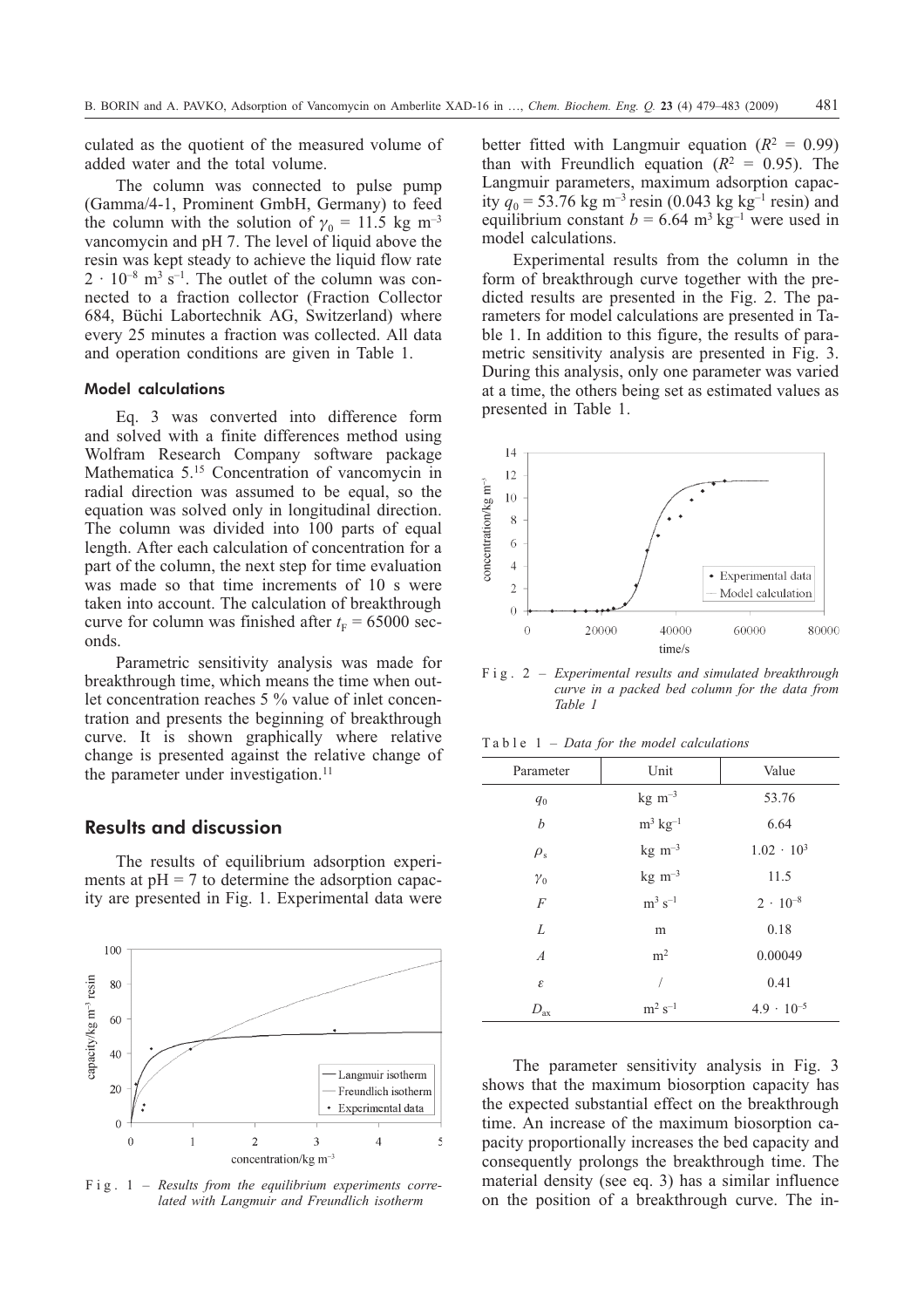

Fig. 3 – *Parametric sensitivity analysis showing the effect of various parameters on breakthrough time in a packed bed column*

crease of material density increases the mass of the adsorption material of a given volume and therefore moves the curve to the right towards higher breakthrough times. The initial vancomycin concentration and the breakthrough time are interrelated through the rate of adsorption. At the same adsorption time, a higher initial concentration causes an earlier breakthrough because of the solid bed material inability to adsorb more solute in the same time. The effect of liquid flow rate is also expected. Its increase reduces the residence time in the column and consequently causes earlier breakthrough.

The mathematical model is very sensitive to the bed porosity. The literature gives the porosity of packed bed columns between 0.35 and 0.516 while the measured porosity in this work was  $\varepsilon = 0.41$ which is in very good agreement with the literature data. Furthermore, the experimental results and the predicted results of breakthrough curve with  $\varepsilon =$ 0.41 are in excellent agreement (see Fig. 2). Increase of bed porosity causes a decrease in breakthrough time. On one hand, the increase of bed porosity at a given flow rate *F* decreases the liquid velocity and consequently axial dispersion coefficient as well as the mass of biosorbent material, whilst on the other hand increases the residence time in the column. All this explains the reason for earlier breakthrough. This trend of results is consistent with the results from the literature.<sup>3,11</sup>

Axial dispersion coefficient was estimated with correlation equation by Langer *et al.* (1978)<sup>16</sup> as well as using the correlation by Wakao,<sup>3</sup> where the vancomycin molecular diffusivity was estimated by Othmer-Thakar equation.17 The obtained values are 4.9  $\cdot 10^{-5}$  m<sup>2</sup> s<sup>-1</sup> and 1.2  $\cdot 10^{-4}$  m<sup>2</sup> s<sup>-1</sup> respectively. Reynolds number was estimated to be  $Re = 0.03$ .

Better fit with the experimental data was obtained with the value of axial dispersion coefficient

 $D_{ax} = 4.9 \cdot 10^{-5}$  m<sup>2</sup> s<sup>-1</sup>. On one hand, the value of *D*ax for vancomycin is actually only an extrapolated rough estimation by the used equation, since the necessary data for this molecule are not available in the literature. On the other hand,  $D_{ax}$  in the simple model used here is actually an overall apparent value, which combines both the characteristics of the flow and the mass transfer resistances in the liquid and solid phases.<sup>11</sup> Change of  $D_{ax}$  by only  $+/-$  50 % has a minor effect on breakthrough time compared to other parameters shown in Fig. 3. It is probably due to relatively short packed bed of adsorbent material, low interstitial velocity and high feed concentration used in this work. Additional calculations were made for longer column  $(L = 1.0 \text{ m})$ , 1000 times higher flow rate  $(F = 2 \cdot 10^{-5} \text{ m}^3 \text{ s}^{-1})$  and lower feed concentration  $\gamma_0 = 1.15$  kg m<sup>-3</sup>. The calculated breakthrough time and the slope of the curve decreased by increasing  $D_{ax}$  value, according to the literature data.<sup>11</sup> For example, by setting the values of  $D_{ax}$  to be  $4.9 \cdot 10^{-8}$  m<sup>2</sup> s<sup>-1</sup>,  $4.9 \cdot 10^{-5}$  m<sup>2</sup> s<sup>-1</sup> and  $4.9 \cdot 10^{-3}$  m<sup>2</sup> s<sup>-1</sup>, the calculated breakthrough times were 34.3 h, 12.9 h and 3.3 h, respectively.

# **Conclusions**

Despite the widely used adsorption process as a unit operation in chemical and related industries, articles dedicated to the recovery of larger molecules such as antibiotics with adsorption are very rare. In our work, it was found that the adsorption of vancomycin can be successfully applied on polymeric resin Amberlite XAD 16. It can be well described with a Langmuir isotherm. Our experimental results of breakthrough curves show that the adsorption process as a downstream operation can be done in a packed bed column. These results were compared with predicted results, using a simple mathematical model. Axial dispersion coefficient as an important model fitting parameter shows a possible influence of internal and external mass transfer as well as flow and packed bed characteristics on the adsorption process. As expected, the breakthrough curves are also sensitive to adsorbent characteristics and other operating parameters such as bed porosity, liquid flow rate and initial concentration. The results present a good basis for further investigation and optimization in a pilot plant column and further application on the industrial scale.

#### *ACKNOWLEDGEMENT*

*This research was supported by Lek Pharma*ceuticals d.d., a Sandoz Company, Mengeš, Slo*venia and by the Slovenian Research Agency via grant P2-0191.*